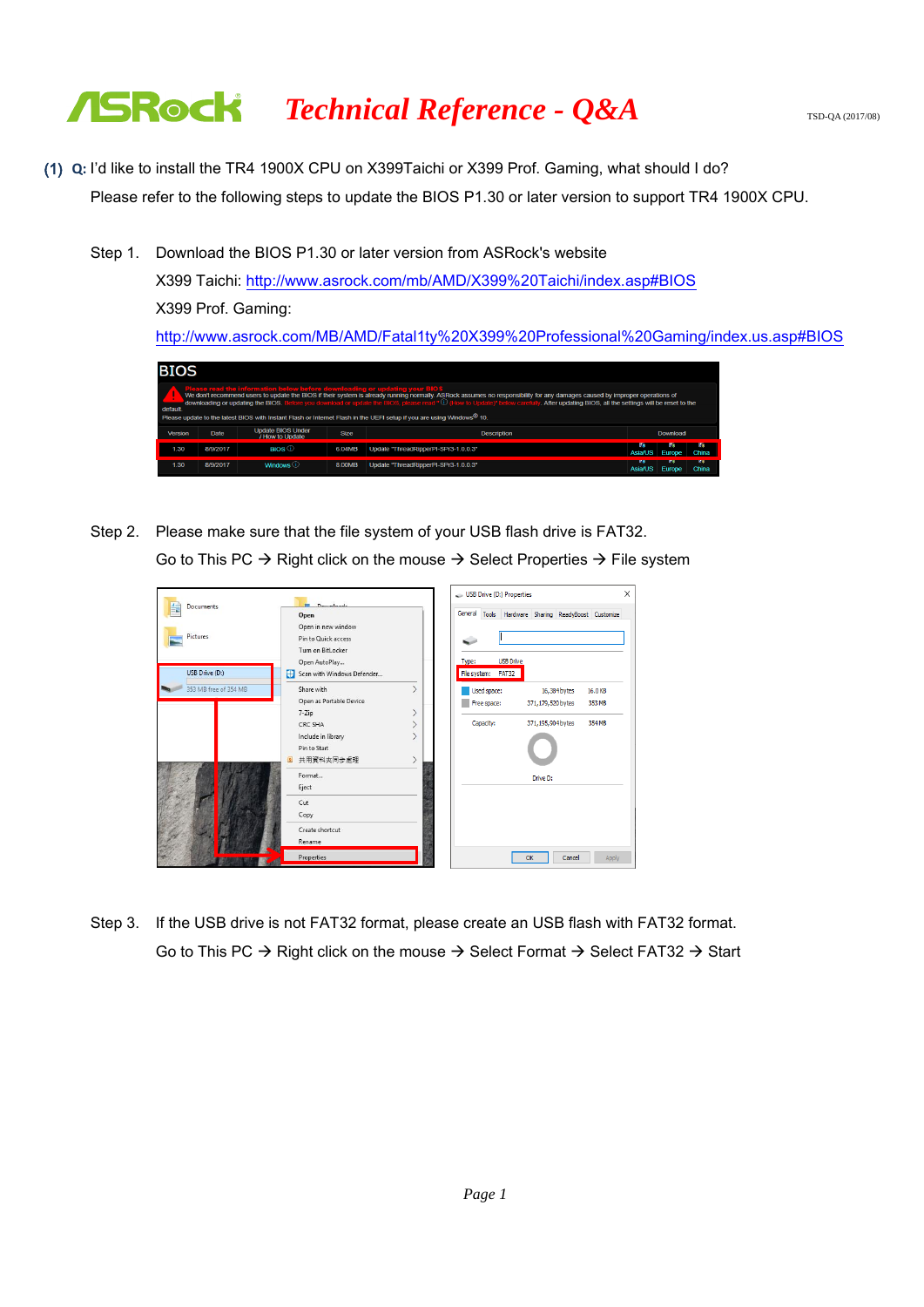

Step 4. Copy the BIOS file to your USB flash drive and extract BIOS file from the zip file.

| 名稱                                | 修改日期                        | 類型 | 大小        |
|-----------------------------------|-----------------------------|----|-----------|
| X399 Professional Gaming(1.30)ROM | 2017/08/17 下午  檔案資料夾        |    |           |
| X399 Professional Gaming(1.30)ROM | 2017/08/17 下午  壓縮的 (zipped) |    | 6.188 KB  |
| X399PG1.30                        | 2017/08/09 下午  30 檔案        |    | 16.384 KB |

Step 5. Rename the file to "creative.rom" and put the file on root directory

| 名稱                                | 修改日期                        | 類型 | 大小        |
|-----------------------------------|-----------------------------|----|-----------|
| X399 Professional Gaming(1.30)ROM | 2017/08/17 下午  檔案資料夾        |    |           |
| X399 Professional Gaming(1.30)ROM | 2017/08/17 下午  壓縮的 (zipped) |    | 6,188 KB  |
| Creative.rom                      | 2017/08/09 下午  ROM 檔案       |    | 16.384 KB |

Step 6. Install the 24 pin power connector to the motherboard. Then turn on the AC switch of the power supply. \*There is no need to power on the system.



*Page 2*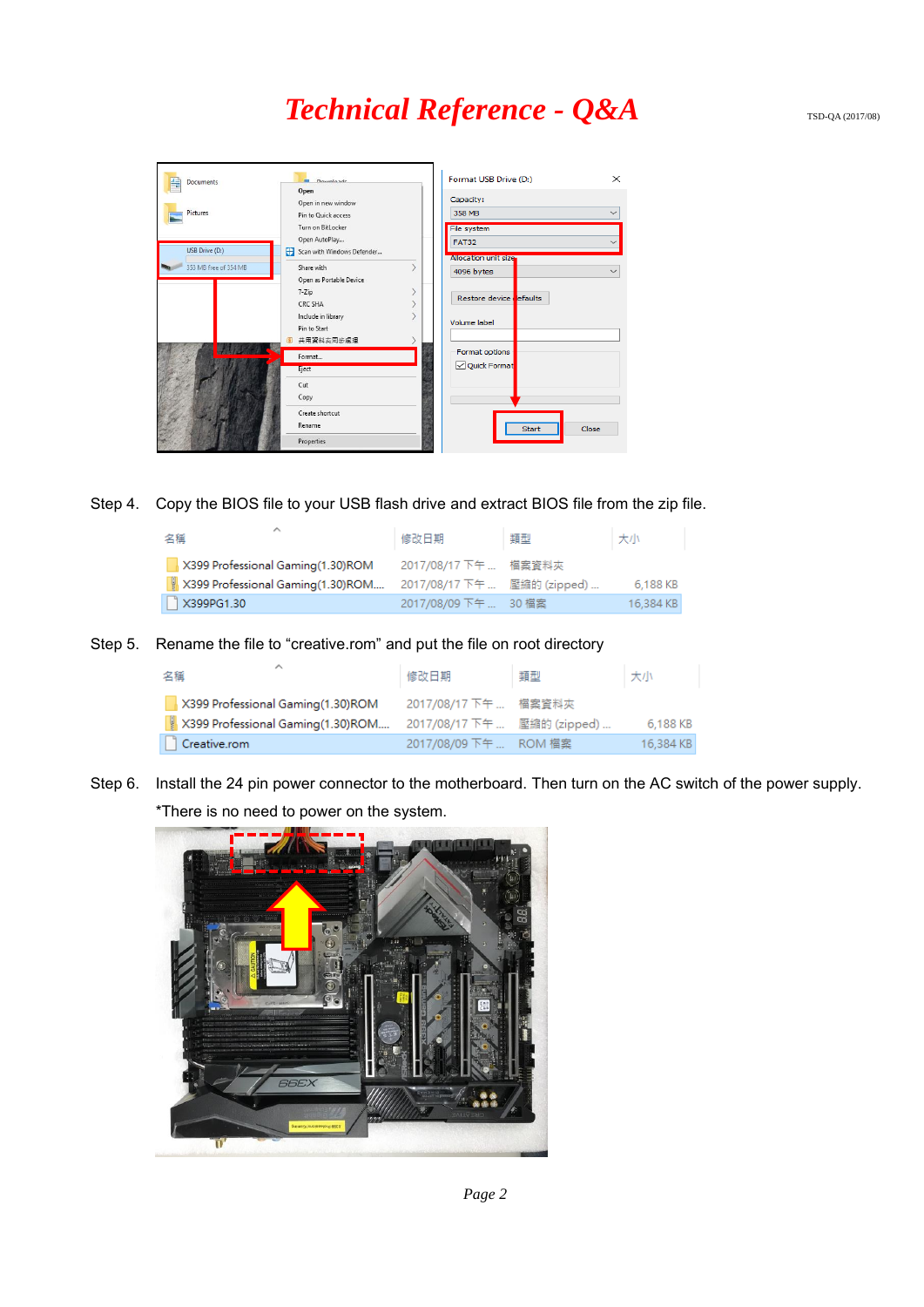Step 7. Connect your USB drive to the USB BIOS Flashback port.



Step 8. Press the BIOS Flashback button for about three seconds. Then the LED starts to blink.



Step 9. Wait until the LED stops blinking, indicating that BIOS flashing has been completed.